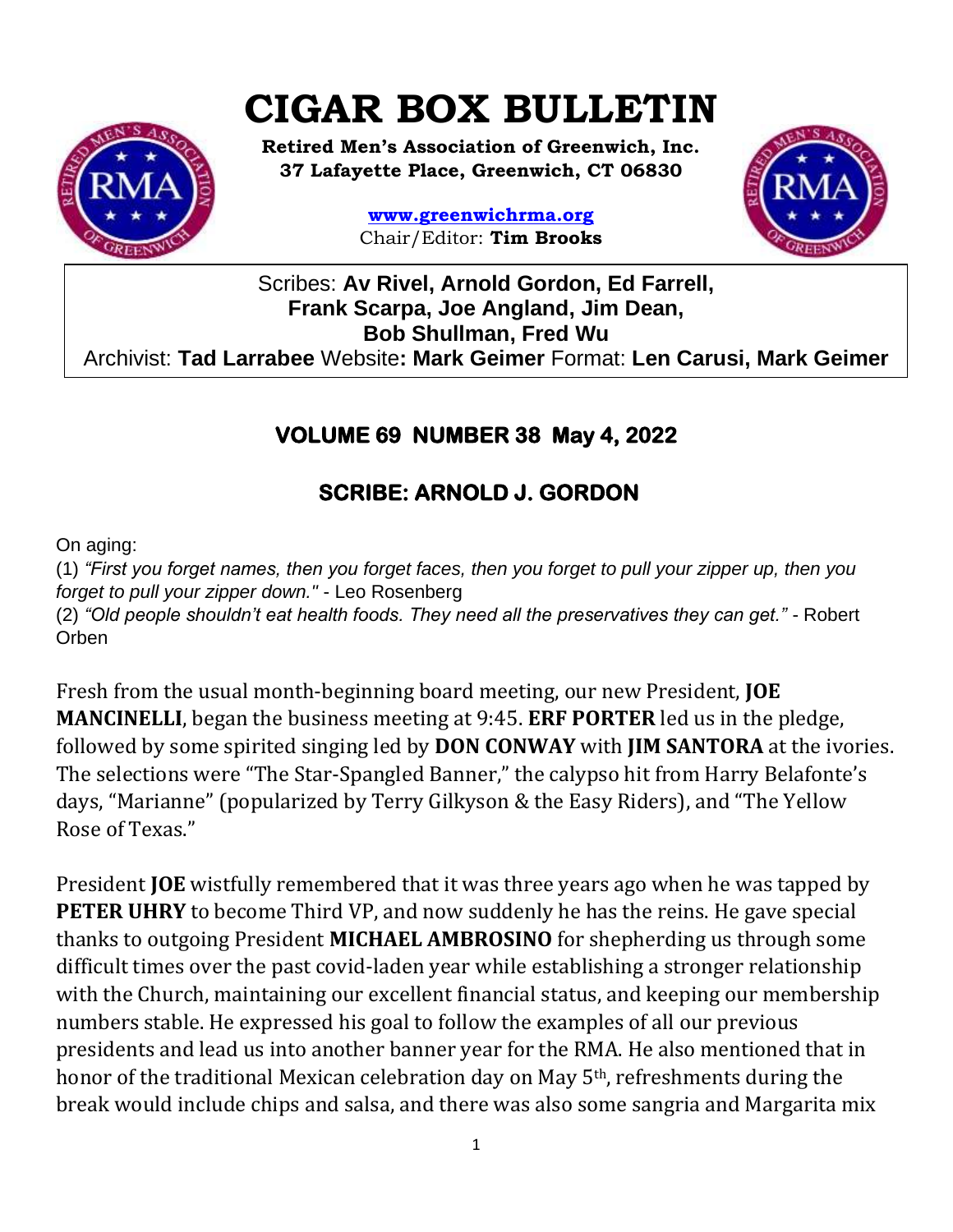(ay caramba, where's the tequila?). **JOE** also reminded everyone that today's speaker program on the development of the covid vaccines had to be cancelled; the speaker, Gregory Zuckerman, had ironically contracted the disease and was unable to appear. His talk will be rescheduled, probably for some time in August.

Corresponding Secretary **ARNOLD GORDON** opened with the sad news that two former members have died. Carl Van Aken died last week at the age of 99; he joined the RMA in June 2000 but could not continue after May 2021. **ARNOLD** asked for a volunteer who may have known him well to deliver a memorial at a later meeting; please contact him at [ajgordo@verizon.net](mailto:ajgordo@verizon.net) or 203-340-9336.

### [Carl Van Aken Obituary](https://www.legacy.com/us/obituaries/greenwichtime/name/carl-vanaken-obituary?pid=201925623&cid=full)

Ron Cantwell, died two weeks ago at age 78. He joined in 2017 but was unable to continue his membership after May 2021. **ARNOLD** then introduced **GRAN BURGESS** who delivered a personalized memorial for Ron.

## [Ron Cantwell](https://roncantwell.com/rons-story)'s Obituary

**ARNOLD** then reminded members of the recently formed group, Waste Free Greenwich, that is devoted to sharing relevant information and news to build awareness and educate residents toward a waste free community. They have a catchy slogan: The 6 R's – Refuse, Reduce, Reuse, Recycle, Repair and Rot. This Saturday, May 7th, they will be holding a family friendly Rethink Waste Fair at Christ Church Parish Hall from 11 am until 3 pm. You can drop off recyclables and engage in a variety of activities including a student art show, vintage clothing boutique, sculpture building, and lots more. For details, see:

[Details for Waste Free Greenwich](https://www.wastefreegreenwich.org/events/2022/5/7/rethink-waste-fair)

As a reminder, Household Hazardous Waste Day is also being held on Saturday, May 7, from 8:00 a.m. to 1:00 p.m. at the Island Beach parking lot.

[Household Hazardous Waste Day Information](https://mcusercontent.com/053716f9c54f7992fd5ff0675/files/c080b103-d7b2-cd85-5f4a-1e71c118b0e1/Hazmats_22.pdf)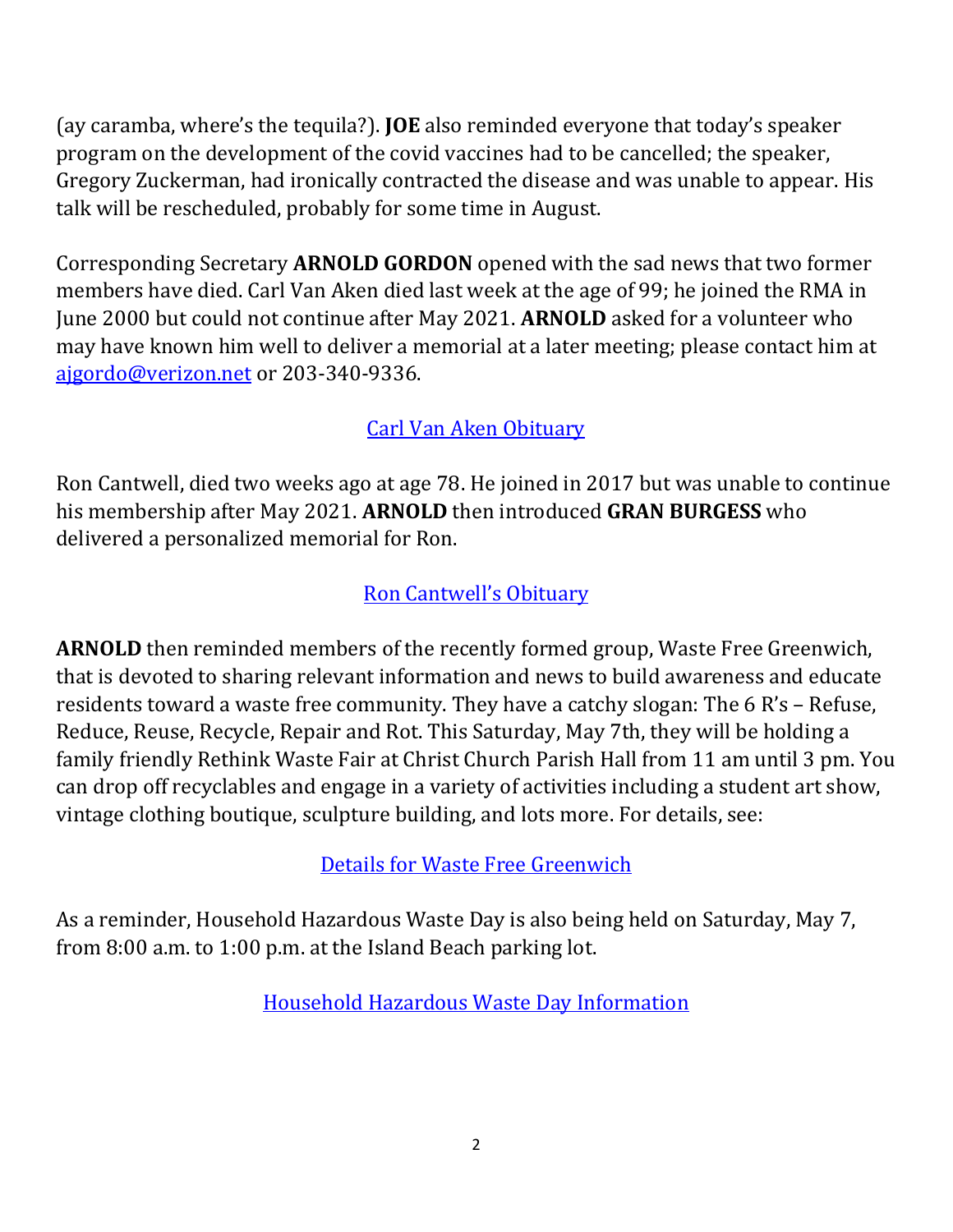Finally, **ARNOLD** surprised the crowd by showing what he claimed was a long-lost, secret video of **JERRY SCHWENDEMAN** as a tot, who showed at an early age why he became the famous dancer that he is today. The real crowd pleaser can be seen here:



#### [View Jerry Schwendeman Video](https://1drv.ms/v/s!Ass0-ybo-H3ChAdNLwt6C-hZHn6n?e=Pkrdhu)

As luck would have it, **JERRY** was the scheduled jokester for the day. He related the tale of a surgeon who underwent a grilling by an IRS auditor who wanted to know how he accounted for his surplus supplies. When asked what was done with foreskins after circumcisions, the surgeon gleefully answered: I send them to the IRS who eventually sends me a p---k!

#### **ANNOUNCEMENTS AND COMMITTEE REPORTS**

**Membership: PETER STERN** reported that there were 51 live bodies and 10 Zoomers, including **TONY FITZPATRICK** and **JEFF JUNKER** from afar. Birthdays were celebrated for **MIKE WARNER**, 79, **MARIO BONAPARTE**, 97, and **JOHN DENNE**, 83. Returnees were **BOB MEANEY** from Germany and Florida and **KIP SCHULZE** from Port Charlotte, Florida. He asked everyone to remember to sign-in at the membership desk as a returnee when



appropriate so it can be announced.

We gained a new member, **JEROME COLEMAN** (l), who was inducted following nominating remarks by **PAT MacCARTHY** (r) with a second by **ANDY HOLMES**. **JEROME** is a graduate of Princeton where he played varsity basketball as well as rugby. After receiving a law degree from Georgetown Law School, he embarked on a 47 year legal career specializing in employment law, trade secrets and non-compete agreements. He has received several awards for his pro bono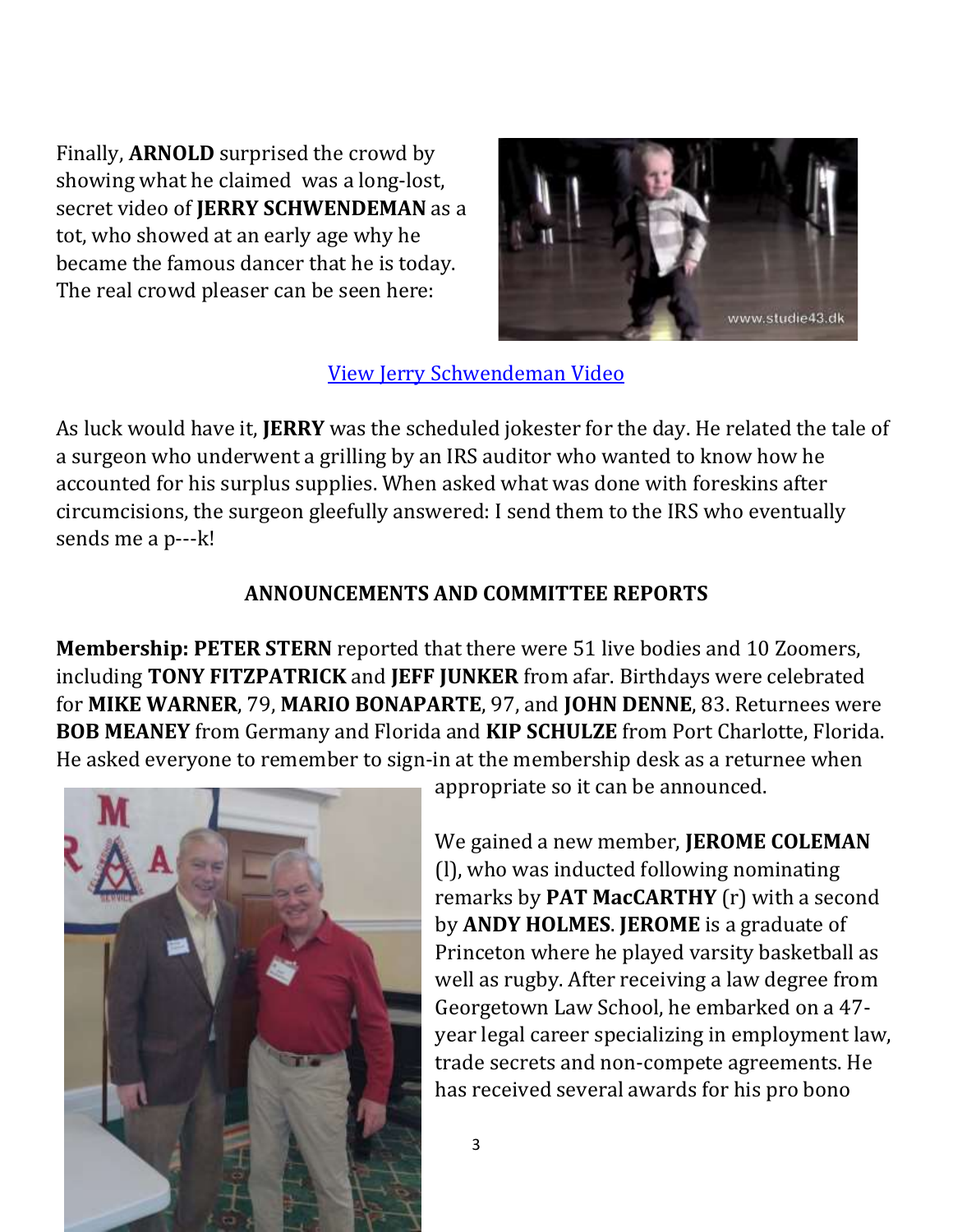work. He retired last year from Putney, Twombly, Hall & Hirson. **JEROME** and his wife Amy have two daughters. They live in Rye, NY, where he is an active volunteer in many civic and club organizations. He enjoys tennis, paddle tennis, squash and more recently pickleball. He confesses that he takes most of his orders from his German Shepherd.

President **JOE** reminded everyone that we are in desperate need of new volunteers to help with the audio/video/Zoom operations. Adding to the woe, cameraman **PETER DODGE** has contracted covid and is wisely staying home. Whether you are tech savvy or not, it can be a rewarding and satisfying experience that does not take a lot of time. *STEP UP TO THE PLATE, SPORTS FANS AND PLAYERS! YOUR HELP IS REALLY NEEDED*. Please call or write **JOE** [\(jlmanc@optonline.net](mailto:jlmanc@optonline.net) or 973-886- 1798) or **HORST TEBBE** [\(oneHorst@optimum.net](mailto:oneHorst@optimum.net) or 203-219-0389).



Dues are now due! Make out your \$100 check to RMA and bring it to the meeting or mail it to our treasurer, **JEFF JUNKER** (9 Tree Top

Terrace, Greenwich CT 06831). **JOE** also reminded us to put, not our two cents, but \$2 in the cigar box when entering the meeting room.

**Speakers: BOB PHILLIPS** told us that next week's speaker will be Phillip Vitiello Sr. who will describe the amazing stories of Titanic's older sister ship the Olympic and younger sister ship Britannic, who built them and why, and what happened to them.

**Visiting: MICHAEL AMBROSINO** reported that **GERRY MAYFIELD** and his wife were in an automobile accident that totaled the car; luckily, their injuries were minor and they are recovering well. They prefer not to receive calls or e-mails.

**Charity Golf Tournament: ERF PORTER** invited golfers to participate in a charity tournament by the Greenwich Old Timers Club on May 16<sup>th</sup> at the Fairview Country Club on King Street, Greenwich. For details see:

#### [www.greenwicholdtimers.org](http://www.greenwicholdtimers.org/)

If you would like to put together a foursome, get in touch with **ERF** (203-637-8192, [erfporter2@yahoo.com\)](mailto:erfporter2@yahoo.com).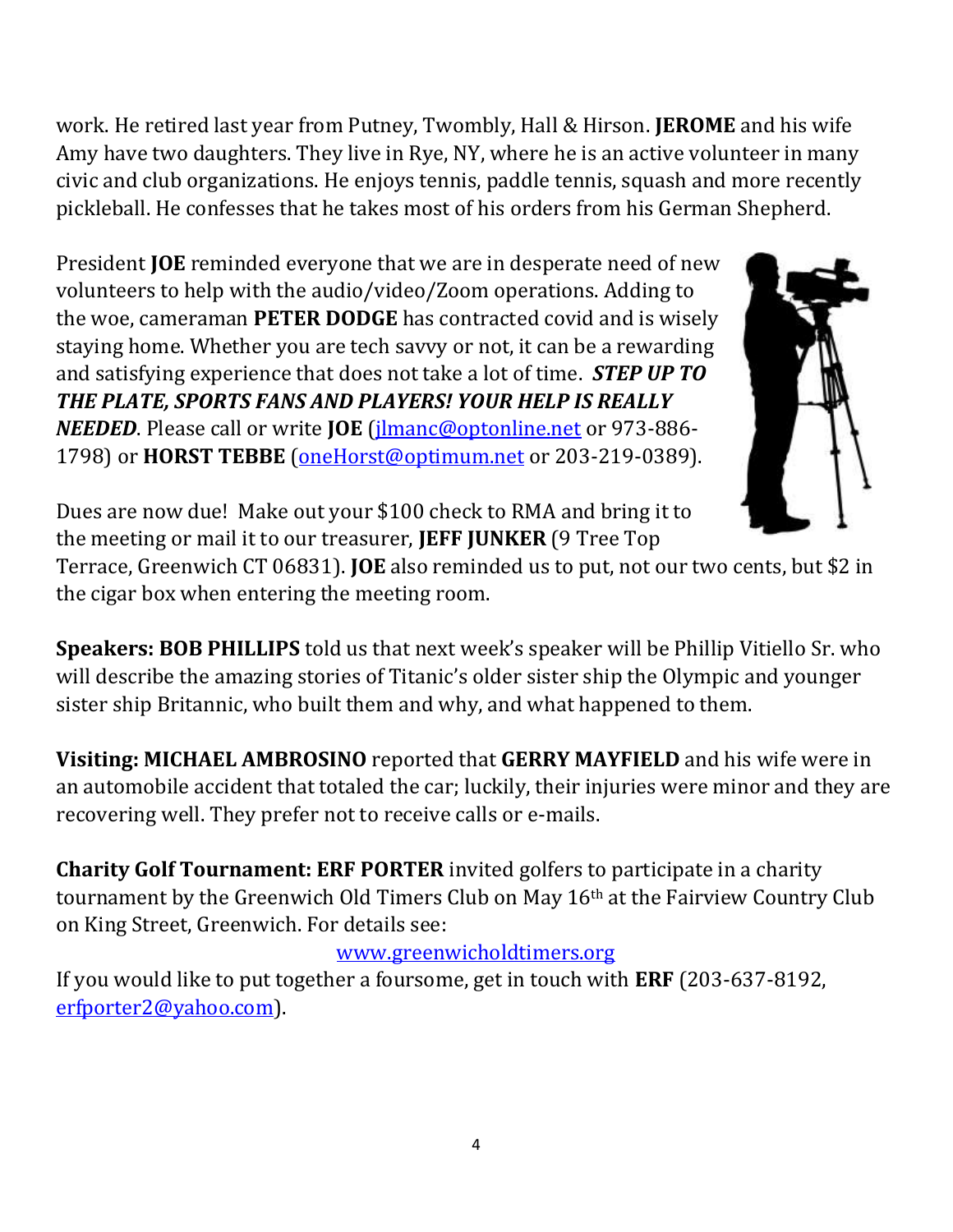**Volunteer Hours: RICK HOLZ** said that for the week ending May 4th, there were 129 outside hours by 13 men and 61 inside hours by eight men. **MIKE RYAN** hit the jackpot with 45 hours.

**Service Dog Presentation: ALAN GUNZBURG** introduced his new dog, Suki, a German Shepherd, who is replacing his recently retired dog. With him was the dog's trainer, Spencer, from Fidelco Guide Dog Foundation in Bloomfield, CT. She offered the following advice on interaction with such dogs: do not distract them, avoid eye to eye contact. She also fielded a few questions about different breeds and their behavior. A well-trained dog costs about \$65,000. For more information and opportunities to donate to this worthy organization, see:

#### [www.fidelco.org](http://www.fidelco.org/)

**Cinco De Mayo: JOHN FEBLES,** whose parents were from Mexico, explained that it is the celebration of the anniversary of the Mexican victory over the French Empire at the Battle of Puebla in 1862. Strangely, it is popular in the United States but not widely celebrated in Mexico. The true Independence Day for Mexico is September 16th, when Catholic priest Miguel Hidalgo Y Costilla rang the church bells in a call to arms against the Spanish. He described how Mexican women followed their men into battle during that revolution under Pancho Villa and Emiliano Zapata to overthrow dictator Porfirio Diaz. Those women were known as soldaderas. His parents came from the town of Merida Yucatan, which is located in the southern part of Mexico, the area once populated by the Mayan Indians. **JOHN** also spoke of the "Golden Age of Mexican Cinema" from 1936 to 1956 which he enjoyed as a young man, speaking fondly of cowboy films with their gorgeous actresses. Here are photos of a Mayan pyramid, the soldaderas, and a celebrated movie star with whom **JOHN** was infatuated as a young man.

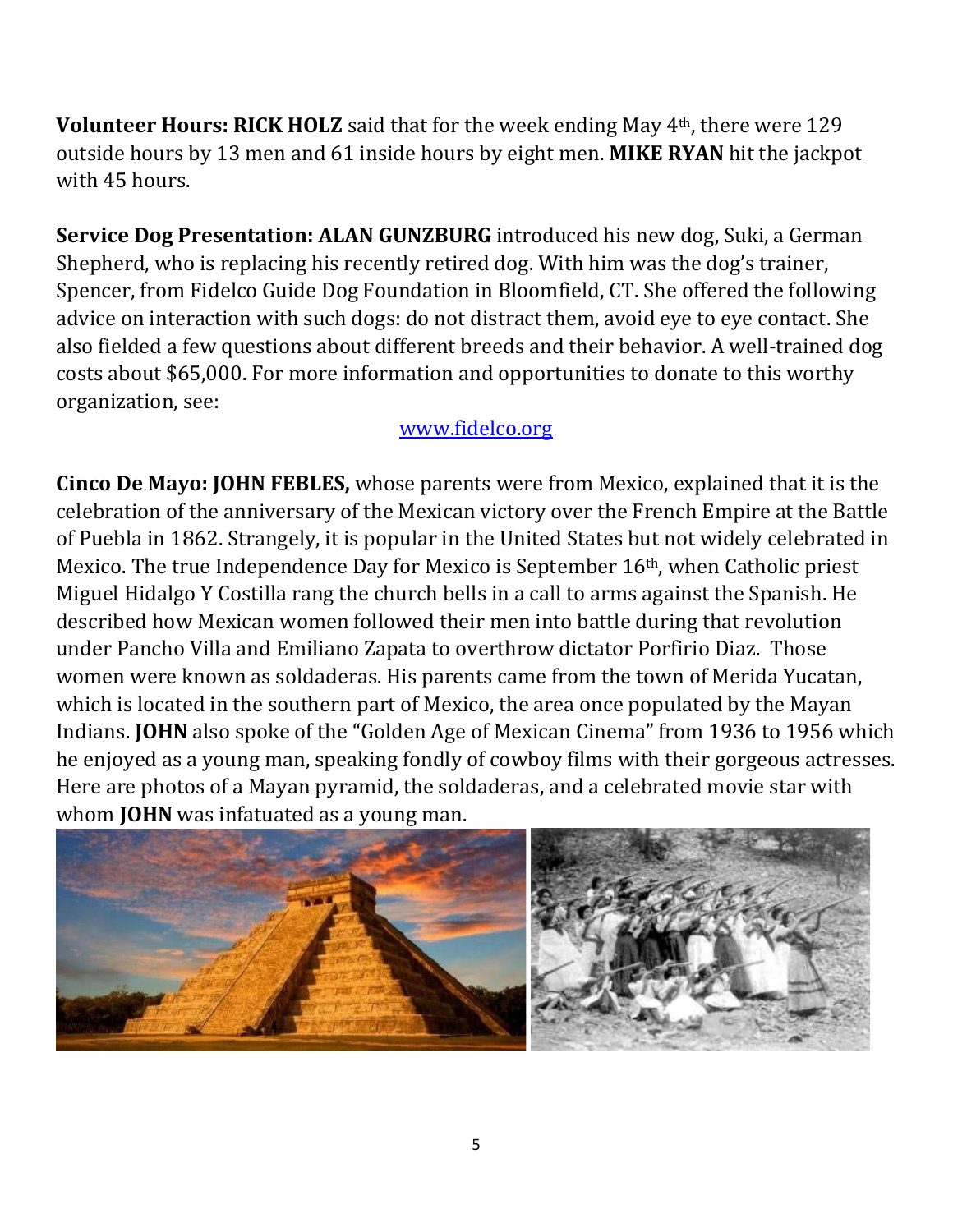

#### **GAMES RMA MEN PLAY**

**Indoor Tennis**: **PETER UHRY** told us that the season is winding down with this coming Friday the last session; **BRIAN MAHONEY** will be captain. For last Friday, April 29th, round one winners were **PETER ORBANOWSKI** and **PAT MacCARTHY** on Court 1, and **JOE MANCINELLI** and guest player Susie Orbanowski on Court 2. For the final round, winners were **RON FRIEDMAN** and **ANDRE MAZUREK** on Court 1, and **JOE MANCINELLI** and **PETER ORBANOWSKI** on Court 2. **ANDY HOLMES** reminds everyone that the tennis group has a luncheon planned on May 13th at 12:30 at the Riverside Yacht Club. Contact **ANDY** for further details (203-615-3351 or [andyholmes56@gmail.com\)](mailto:andyholmes56@gmail.com).

**Outdoor Tennis**: Anyone interested in playing, please contact **JOHN KNIGHT** (917-683- 1460 or [johnknight7@gmail.com\)](mailto:johnknight7@gmail.com).

**Golf:** Yesterday was a cloudy, calm and cool day with five RMA golf groups of four teeing off starting at 11:20 am, so said **PETER UHRY**. **ANDY HOLMES** took photos, including some of the new, colorful sign promoting the RMA posted at the ninth tee. It was nice to see **ERF PORTER** return to play after many years' absence. Eighteen men left after nine holes.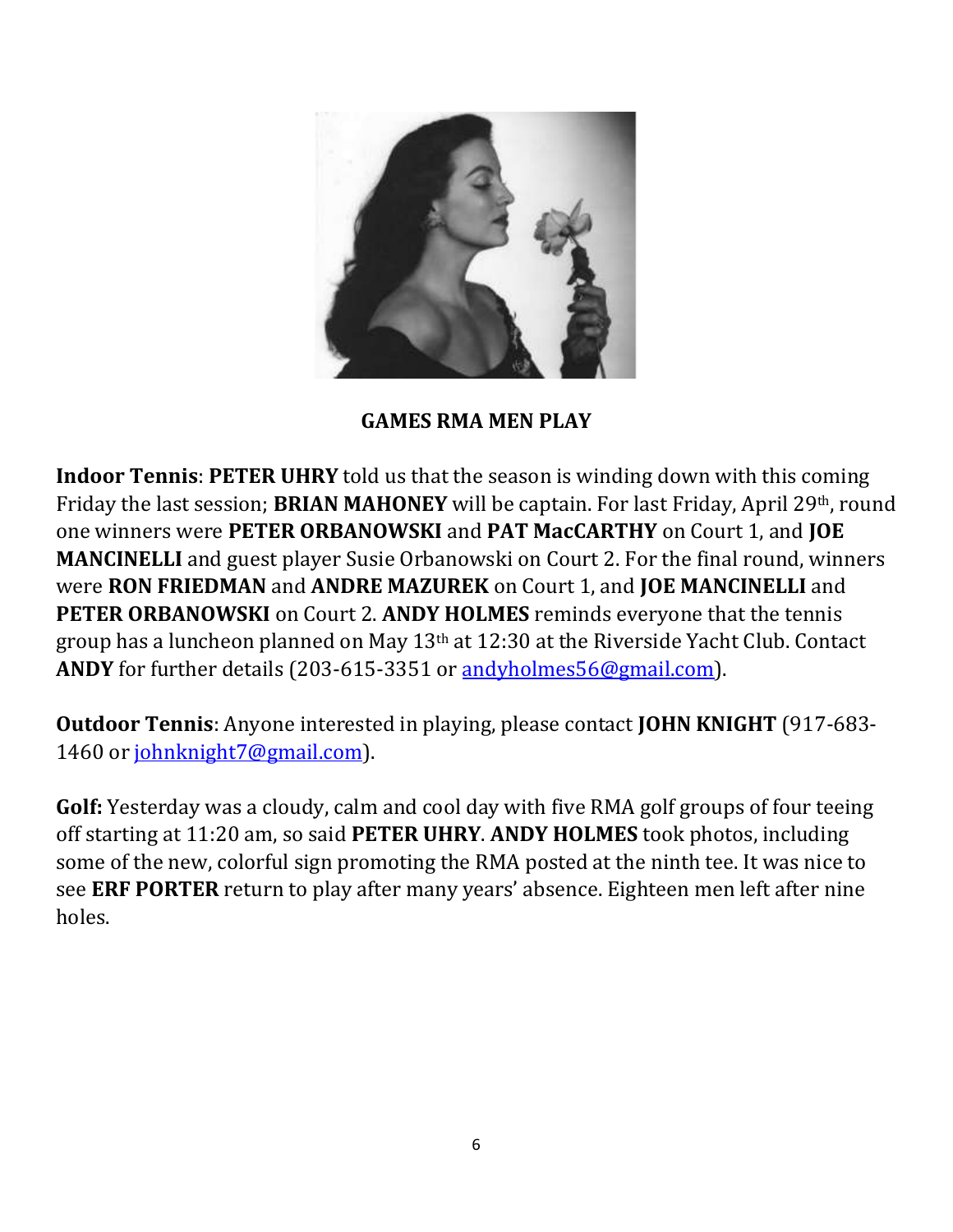

Highlights for the duffers were as follows. **MIKE SMITH** scored a low 44 on the front nine, eight over par; he was closest to the pin on five. **JOE MANCINELLI** was closest to the pin on the par three seventh hole. **TOM HEALY** had the longest drive on eight (we now call him Hulk Healy). **TONY COCCHI** was closest to the pin on the par three 15<sup>th</sup> hole. The real showstopper of the day? **TOM HEALY** got fired up on the back nine and shot a six over par 41, including a birdie with three shots on the 428-yard 17th hole. He sunk his approach shot from 100 yards out. **PETER UHRY** is captain next week. Come join the group. We have fun, we laugh and some of us actually play pretty darn good golf.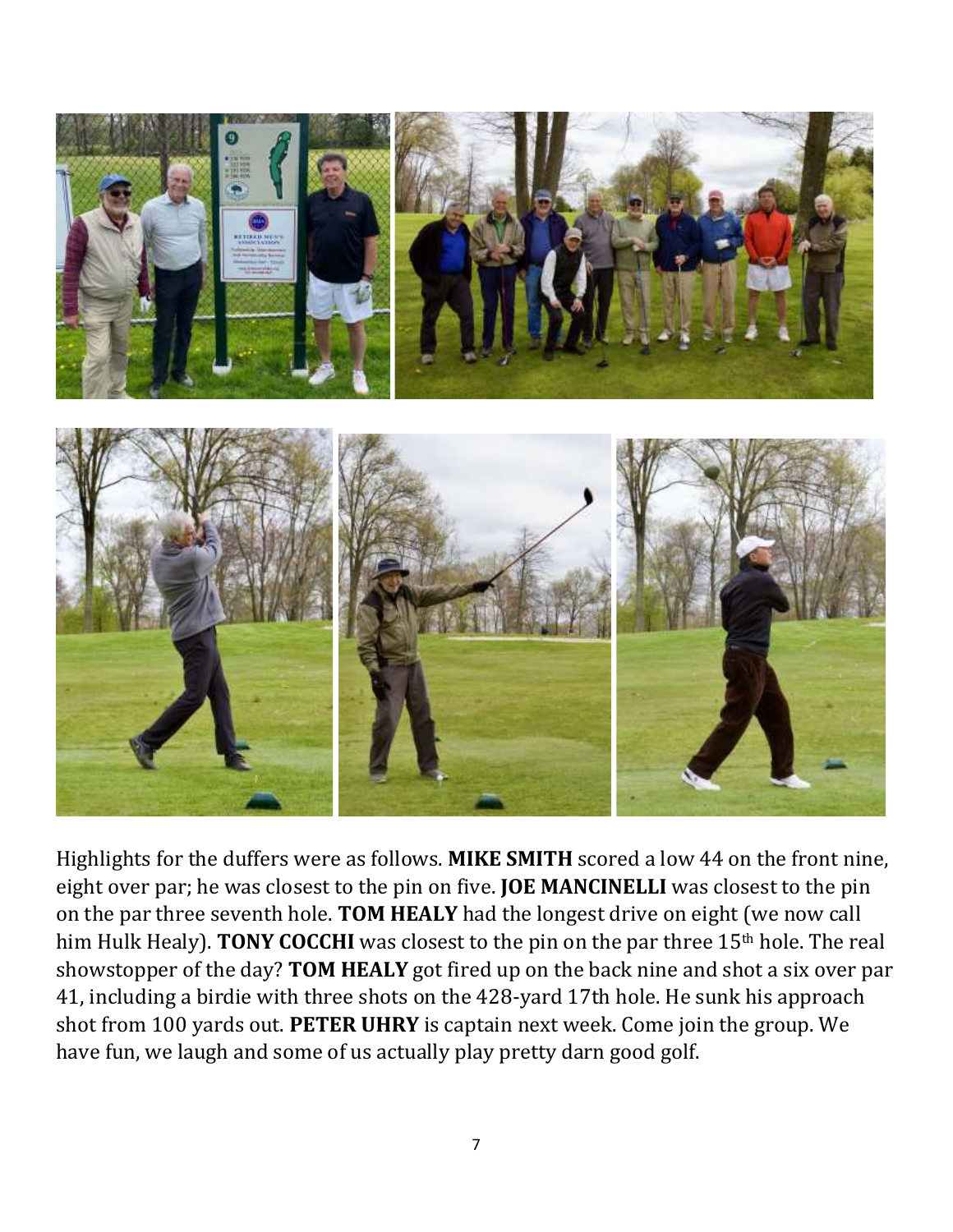**Pickleball: PAT MacCARTHY** lamented that they were rained out last Thursday but plan for better luck this week, as usual at Christiano Field from 11 am to 1 pm. To be put on the mailing list, contact **MARK GEIMER** [\(mark.geimer@gmail.com\)](mailto:mark.geimer@gmail.com).

**Hearts: RON FRIEDMAN** gave the results. **ED MASTOLONI**, 2970 points, **ANDRE MAZUREK**, 1760, and **RON MURRAY**, 1760. The group meets at the Greenwich Library Café on Wednesdays at 12:30 pm. Newcomers are welcome.

**Tai Chi: WILL MORRISON** invited all interested to the regular Monday morning sessions. He promised to explain at next week's meeting how we can develop our chi! For information, contact **WILL** (203-912-8695 or [wdmorrison@gmail.com\)](mailto:wdmorrison@gmail.com).

**Walkers and Talkers: TAD LARRABEE** told the group that last Thursday, they enjoyed a cool but enjoyable walk in the Mianus River Park, starting on the Stamford side and meandering to the Greenwich entrance on Cognewaugh Road and then back. He confessed that in spite of having a decent map, he misled the group and got them lost for a while (but in a way it added to the fun). That's his "excuse" and he is sticking with it. They successfully found their way back to their cars where all appreciated the comfort of sitting down after about 3.7 miles of nice woods trails. The trees were still only budding, so it allowed them to see vistas that are not possible once the leaves appear. With warmer weather on the horizon, please consider joining the group by emailing [tadlarra@optonline.net.](mailto:tadlarra@optonline.net)

Hearts: ANDY HOLMES gave the results for the April 27<sup>th</sup> session with four players and four games. Winners were **ANDY** (two games), **GRANT PERKINS** (one), and a tie between **ANDY** and **BOB SHULLMAN** (one). **GRANT** and **JOHN** each shot the moon once. This week's captain is **PETER BERG**.

After the meeting came to an end, members enjoyed an extra-long refreshment session given the speaker cancellation. More calories were consumed than usual!

#### **IMPORTANT REMINDERS**

**TO CBB CONTRIBUTORS:** Scribe for the next meeting, on May 4, will be **→JIM DEAN←**. Please send a copy of any remarks you want included in the CBB to [jhdeanco@gmail.com.](mailto:jhdeanco@gmail.com)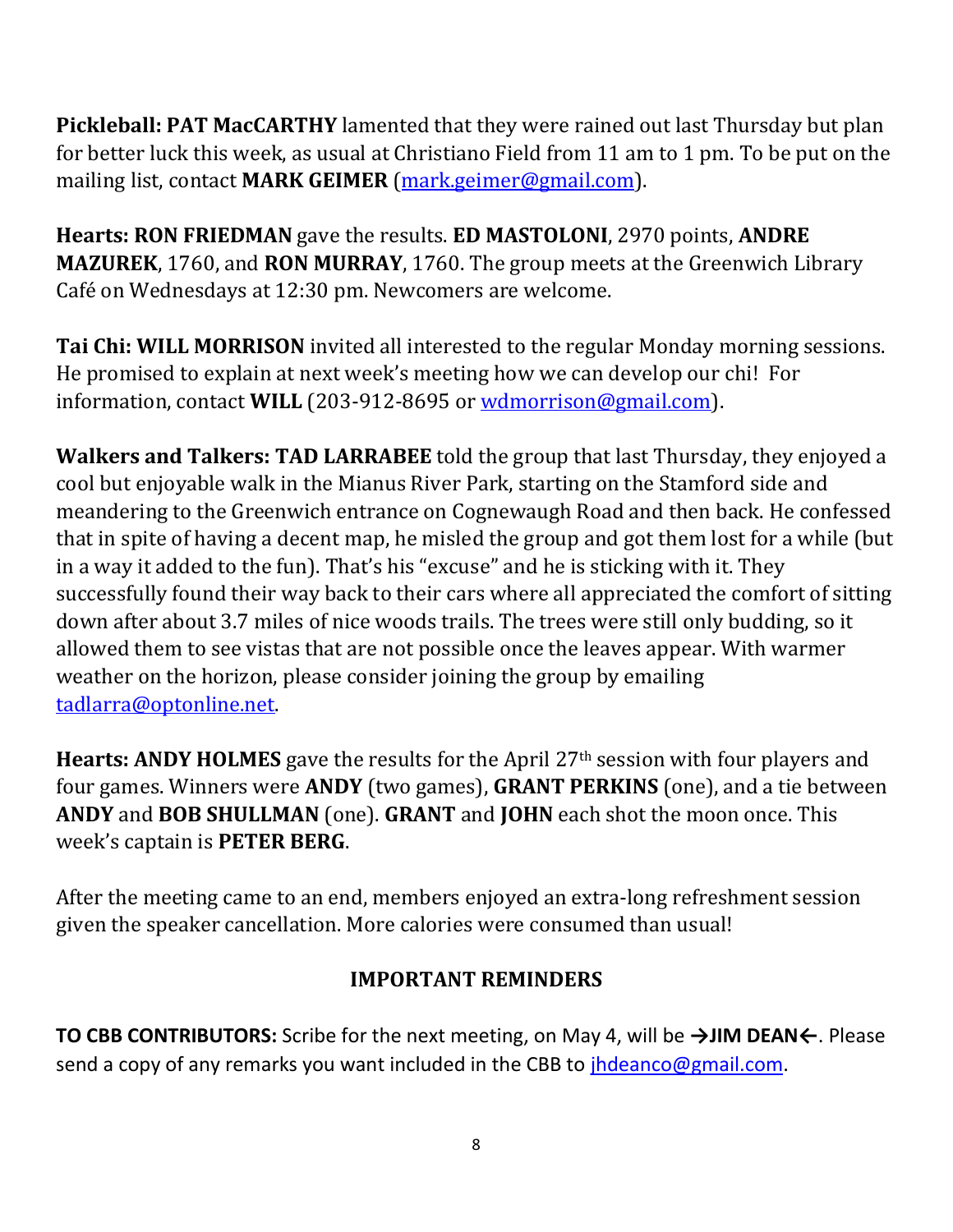**ALL MEMBERS**: Do not forget to report all your inside and outside volunteer hours to **JOHN FEBLES** at [jfebles13@gmail.com.](mailto:jfebles13@gmail.com)

**ALL MEMBERS** are reminded that in addition to streaming on the Internet, RMA speakers are normally shown on the local public access TV channels, Verizon FIOS channel 24 and Optimum (Cablevision) channel 79.

Retired Men's Association of Greenwich, Inc. · 37 Lafayette Place · Greenwich, CT 06830 · USA. Visit our website at **[https://greenwichrma.org.](about:blank)**